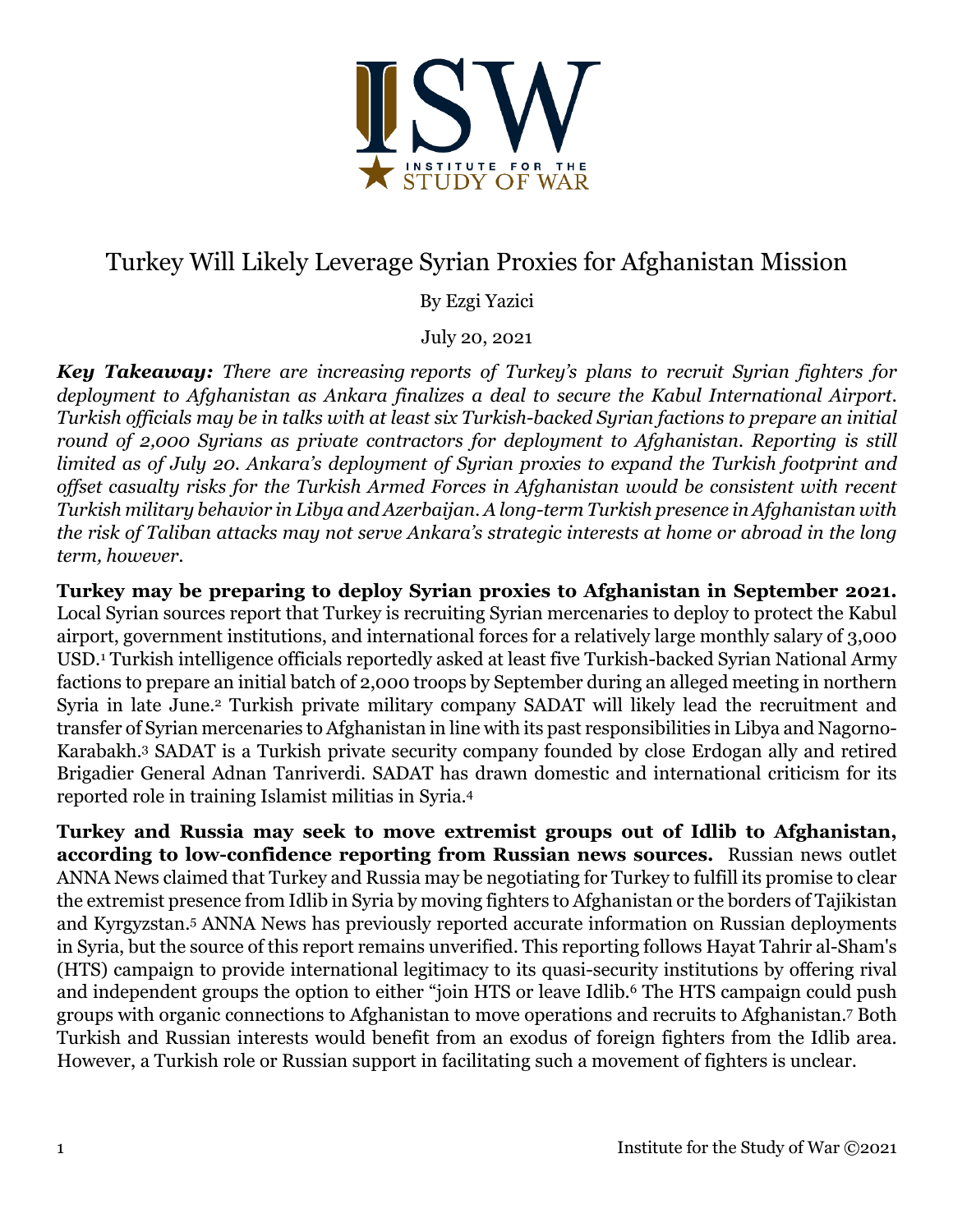## **Turkey's Play in Afghanistan**

**A successful bid in helping stabilize Afghanistan or backing the right internal leaders could demonstrate that Turkey is a necessary player in the region and an important security partner to its allies in and outside NATO.** Ankara could improve US-Turkish relations and build Turkish leverage over the United States by stepping up for a key NATO-encouraged mission in Afghanistan. A Turkish military-diplomatic foothold in Afghanistan could provide additional gains for Turkey like economic access, improvements to its global security posture, and greater power projection in Central Asia.

**Turkey likely seeks to leverage the NATO departure and the Taliban's advance as an**  inflection point to maximize its impact in Afghanistan. Turkish officials timed Turkey's involvement in Libya and its support for Azerbaijan in Nagorno-Karabakh around similar inflection points where limited Turkish involvement had an outsized impact in shaping the military conflicts to favor Turkish interests. Both military campaigns led to mixed post-conflict diplomatic and strategic results, however. In Nagorno-Karabakh, Russia outmaneuvered Turkey in delivering the diplomatic victory in Azerbaijan. In Libya, Turkey's long-term influence is in question despite its significant role on the battlefield. President Erdogan will likely attempt to position Turkey as a unique actor that could leverage its Muslim outreach for a unique stabilizer role between Afghanistan's different stakeholders. Erdogan already stated on July 19 that Turkey is planning direct talks with the Taliban despite two statements calling for Turkish troops' withdrawal from Afghanistan.8 The details of future Turkey-Taliban talks are unknown as of July 20.

**Expanding the Turkish presence with Syrian proxy support could better secure Turkish troops and maximize Turkey's powerbroker role.** Turkey may seek to spread its political and military presence beyond the airport to add operational depth to its Afghanistan missions. Turkey also seeks to send "domestic security advisors" to the Afghan government, according to anonymous Turkish government sources. Turkey will likely support pro-Turkey and Turkey-amenable actors inside the former Northern Alliance against the Taliban in Afghanistan. Turkish officials seek to minimize their risk of casualties and financial cost by discussing security arrangements with the United States, Iran, Afghanistan, and Afghanistan's bordering countries. However, securing the Kabul airport will remain a high-risk mission for the Turkish Armed Forces (TSK) amid public Taliban threats. Acquiring backroom assurances and security understandings from regional partners like Pakistan or from the Taliban will likely be a requirement for Turkey to maintain troops after the NATO withdrawal.

## **Turkey's Need for Proxies**

**Syrian mercenaries can deliver Turkey additional power projection capabilities without further Turkish deployments.** Turkey is more casualty-averse and less experienced than the other states with active interests in Central Asia. Turkey has used Syrian forces in combination with its air support and military advising abilities to achieve a military impact that rivaled states like Russia on the ground. Turkey could leverage Syrian recruits to achieve its initial operational objective of securing the Kabul Airport and key locations in Kabul at a lower cost than if it relied solely on TSK forces. Turkey's ability to fund, command, and control proxy forces will become even more critical if Ankara seeks to support Afghan political leaders related to the former Northern Alliance more actively.

**The Turkish government will likely use Syrian recruits to mitigate domestic skepticism of the mission in Afghanistan.** The Turkish military role in Afghanistan lacks public support. Most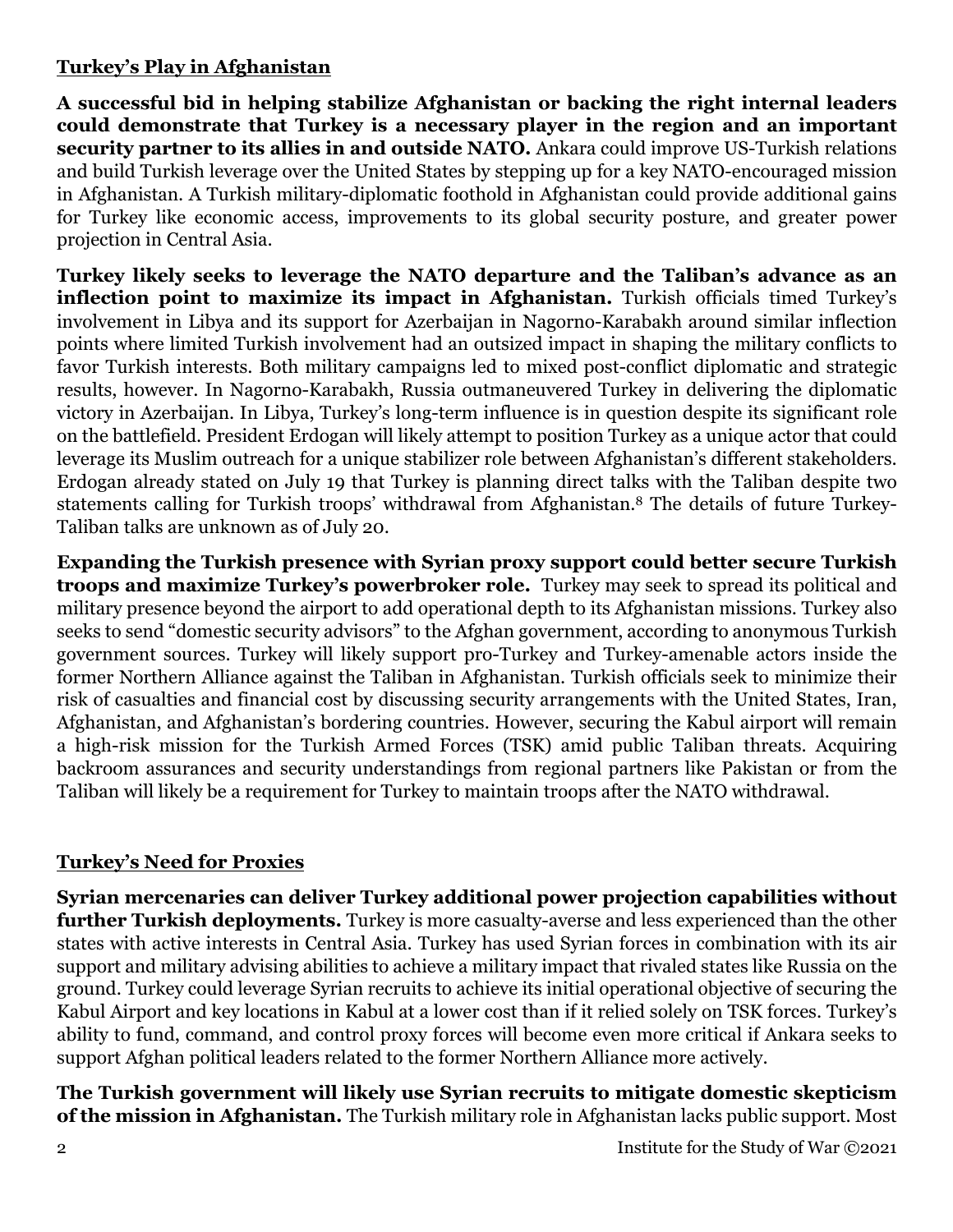Turks view Afghanistan as too far afield and not a Turkish responsibility—unlike perceived counterterrorism operations against Kurdish groups in Syria and Iraq. Employing Syrian mercenaries could allow Turkey to pursue high-risk missions without suffering the domestic political cost of a major casualty attack that might damage President Erdogan's credibility. Ankara will likely seek to avoid creating a large Turkish troop presence in Afghanistan. Turkish Defense Minister Hulusi Akar stated that Turkey is not planning to deploy more Turkish troops to Afghanistan beyond the existing 600. However, Turkish-backed proxies remain plagued by in-fighting, limited operational security, and weak command structures. It is also unclear how well Syrian mercenaries will interact with Turkish troops on the ground.

## **Implications and Risks**

**A Turkish deployment of Syrian mercenaries could challenge Turkish-US security negotiations in Afghanistan.** NATO allies will likely seek to keep Syrian mercenaries out of another NATO ally's mission in Afghanistan—particularly after the US condemnation of Turkey for a Turkishbacked Syrian faction's use of child soldiers on July 1, 2021.9 SADAT may offer official contracts to the mercenaries for the first time to "legalize" their presence, according to Syrian opposition sources.10 Contracting Syrian fighters could make the Turkish government's often opaque and arbitrary arrangements with Syrian recruits more binding while still posing challenges to Turkish-US cooperation in Afghanistan.

**Turkey risks facing Taliban or other Salafi-Jihadi attacks in Afghanistan without the NATO safety net.** Erdogan stated that Turkey will negotiate with the Taliban [CM1] A further deterioration Ankara-Taliban relations could lead to a high-casualty Taliban attack in Afghanistan or a greater Salafi-Jihadi targeting of Turkish assets across the Middle East and put significant public pressure on Turkish officials. Moreover, the potential influx of radical Islamist groups into Afghanistan could deteriorate the security environment further and increase Turkey's dependency on outsourcing fighters from Syria.

**Turkey will likely struggle to translate its military presence in Afghanistan to its strategic advantage.** Turkey's most ambitious military presence abroad poses both opportunities and risks. Turkey has struggled to translate similar military opportunities in Libya and Nagorno-Karabakh into long-term strategic advantages, likely due to relative inexperience with such deployments. Ankara may be unable to stabilize Afghanistan rapidly or without higher casualty and financial costs even with the proxy presence or allies' support.

<sup>2</sup> https://www.facebook.com/furat.netkuord/posts/769312043755157

<sup>3</sup> https://twitter.com/UNWatch/status/1315012242866397186

<sup>1</sup> https://efrinnews24.com/?p=3329

https://www.syriahr.com/en/219053/

The London-based Syrian Observatory has often reported accurate information on Turkish-backed Syrian National Army factions due to its network of well-placed activists in northern Syria.

ISW assesses with medium-high confidence that Turkish officials are indeed describing the position as such to recruit enough Syrian fighters. Turkish officials could expand the mission description arbitrarily or in exchange for extra pay.